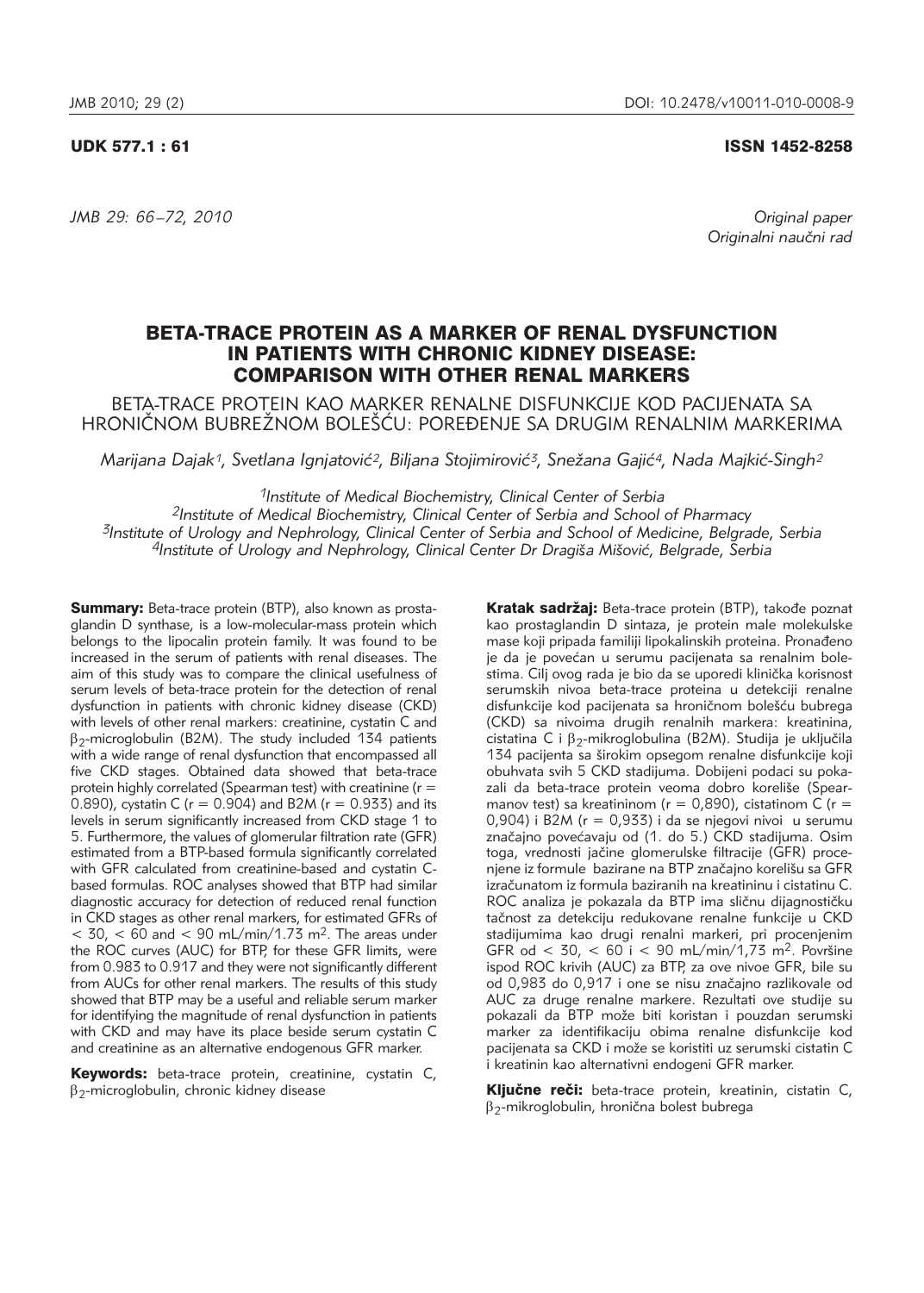#### Introduction

Chronic kidney disease (CKD) is a world-wide public health problem with adverse outcomes of kidney failure. Early diagnosis and treatment may delay or even prevent the onset of nephropathy in CKD. The Kidney Disease Outcomes Quality Initiative (K/DOQI) of the National Kidney Foundation (NKF) published quidelines for the diagnosis and classification of CKD. These guidelines define chronic kidney disease by either a glomerular filtration rate (GFR) of less than 60 mL/min/1.73 m2 or the presence of kidney damage, manifested by either pathological abnormalities or abnormal renal markers in blood or urine, for 3 or more months (1).

Beta-trace protein (BTP) was primarily isolated as prostaglandin D2 synthase (EC 5.3.99.2.) from cerebrospinal fluid and has a molecular weight of 23–29 kDa depending on the degree of glycosylation. It has also been detected in serum, urine, amniotic fluid, and seminal plasma. BTP catalyses the conversion of prostaglandin  $H_2$  to prostaglandin  $D_2$ and is a lipocalin transporter protein that binds retinoid, thyroid hormones, and bile pigments. The halflife of BTP is approximately 1.2 hours and it is almost completely excreted via the kidneys (2). Because of its low molecular mass, its constant production rate and its stability, BTP has been proposed as a new endogenous marker of glomerular filtration rate (3). A few formulas for estimating GFR based on serum BTP have also been proposed (4).

Creatinine is the most widely used endogenous marker of GFR in routine clinical practice. Creatinine (113 Da) is freely filtered at the glomerulus and secreted in urine by the proximal tubule. The serum creatinine alone fails to identify patients in the early stage of CKD, therefore NKF-K/DOQI guidelines recom mend reporting an estimated GFR (eGFR), calculated from prediction formulas, in addition to the serum creatinine value. Abbreviated Modification of Diet in Renal Disease (MDRD) study formula for eGFR is the current recommendation (1). In May 2009, a new CKD-EPI (Chronic Kidney Disease Epidemiology Collaboration) formula was published (5). It was developed in effort to produce more accurate estimation of GFR than the MDRD formula.

Cystatin C is a small (12.8 kDa) non-glycosylated protein synthesized by all nucleated cells that functions as a cysteine protease inhibitor. It has been proposed as an alternative filtration marker to creatinine. Cystatin C is produced at a constant rate, with a half-life of approximately 2 hours, but several publications suggest an influence of thyroid hormone. Several formulas for estimating GFR based upon serum cystatin C determination have been introduced (6, 7).

Beta<sub>2</sub>-microglobulin (B2M) is a low-molecularweight (11.8 kDa) protein found on the cell surface of all nucleated cells. High plasma levels of B2M occur in renal failure, inflammation and tumors. It has been shown that B2M may be a more sensitive marker of renal function than serum creatinine, but it is overly affected by non-renal factors. B2M may be useful as a renal marker in specific situations such as renal transplant monitoring (8).

The aim of this study was to investigate the clinical usefulness of the serum levels of beta-trace protein for the detection of renal dysfunction in patients with chronic kidney disease and to compare them with the levels of other renal markers.

### Materials and Methods

#### Subject samples

The study was performed in a population of 134 patients (72 females and 62 males) with chronic kidney disease. Serum samples were collected from each patient. Serum concentrations of creatinine, cystatin C and  $\beta_2$ -microglobulin were measured on the day of blood collection, and  $\beta$ -trace protein was measured later in serum samples stored at –70 °C. All study participants gave written informed consent.

### Methods

BTP was measured by a latex particle-enhanced immunonephelometric assay on a Behring Nephelometer II analyzer (Dade Behring, Marburg, Germany). Interassay imprecision was assessed using N/A Protein Control LC® (Dade Behring) and a CV of  $3.2\%$  at 1.87 mg/L (n = 20) was obtained. BTP was also measured in the sera of 50 healthy volunteers (25 females and 25 males) with age ranging from 20 to 70 years and the mean concentration ( $\pm$  SD) was 0.646 (±0.1129; range 0.368–0.827) mg/L.

A Behring Nephelometer II analyzer was also used to measure cystatin  $C$  and  $B2M$  by immunonephelometry. Creatinine was determined by a kinetic alkaline picrate method on an ARCHITECT *ci*8200 analyzer (Abbott Diagnostics, Wiesbaden, Germany).

The creatinine clearance was calculated using the standard formula (9). Glomerular filtration rate (GFR) was estimated using the creatinine-based MDRD study (10) and CKD-EPI (2) formulas and cystatin C-based Hoek's formula (11). Estimated GFR (eGFR) was also calculated from serum BTP concentrations according to the formula published by White et al. (8): GFR (mL/min/1.73 m<sup>2</sup>) = 167.8  $\times$ BTP-0.758  $\times$  creatinine<sup>-0.204</sup>  $\times$  0.871 (if the patient is female).

The patients were classified into the CKD stage according to the American National Kidney Foundation guidelines (1) using eGFR from MDRD formula; CKD stages 1–5 correspond to GFR of >90, 60–89, 30–59, 15–29 and <15 mL/min/1.73 m2.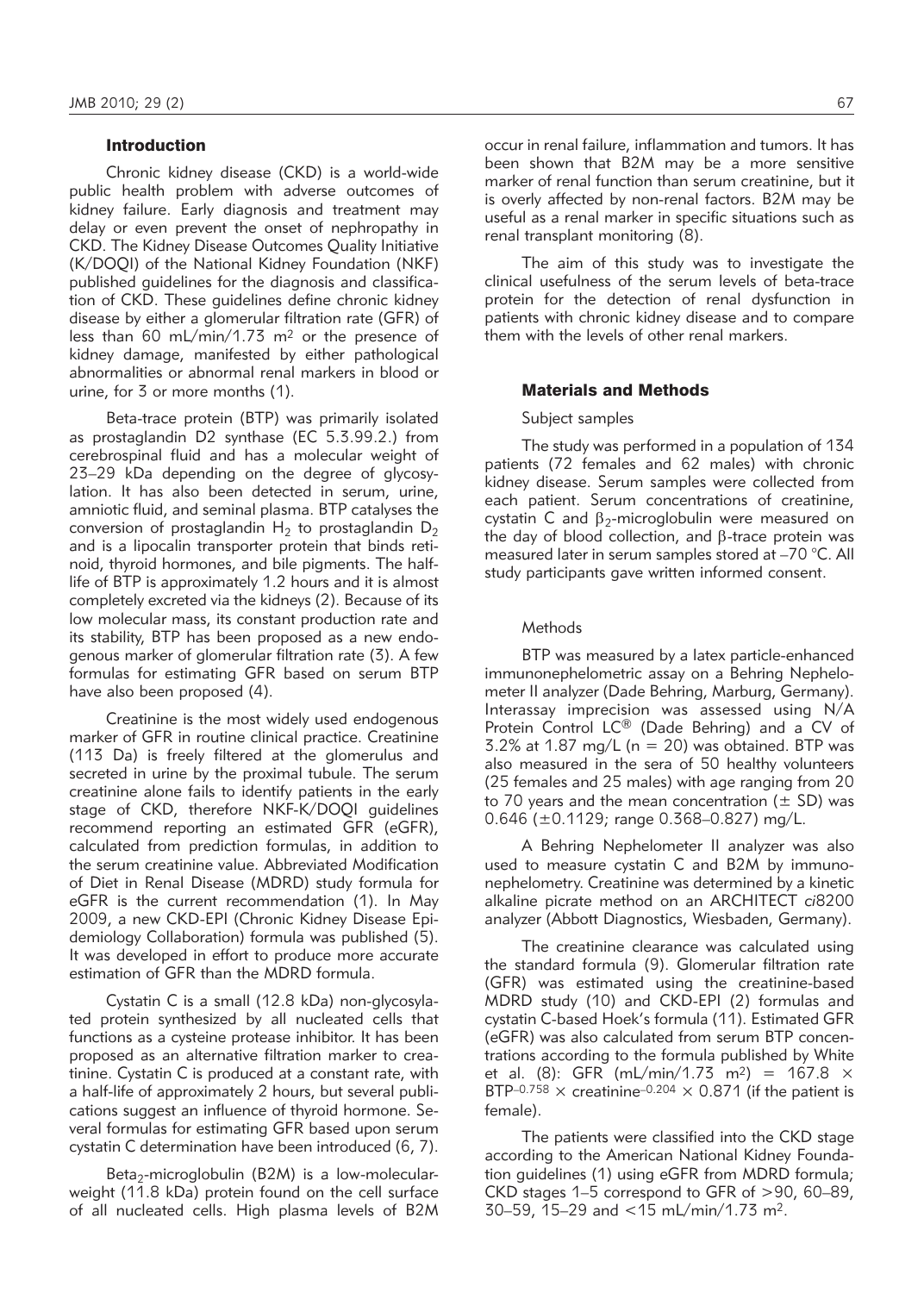### Statistical analysis

Adherence to Gaussian distributions was assessed using the Kolmogorov-Smirnov test, taking  $P < 0.05$ as a significant result. Mean and standard deviation (SD) were used for descriptive statistics of variables with normal distribution; median and range for variables with nonparametric distribution. Gaussian-distributed variables were analyzed between the groups using Student's t-test and Pearson's test. Mann-Whitney *U*test and Spearman's test were used for comparison and correlation of nongaussian-distributed variables in the groups. A P value less than 0.05 was considered statistically significant. A 95% confidence interval (CI) was also shown in reported data.

The diagnostic value of serum BTP, creatinine, cystatin C and B2M for identifying renal dysfunction was evaluated using receiver operating characteristic (ROC) curve analysis, and the data are expressed as areas under the curve (AUC; 95% confidence interval, 95% CI; standard error, SE). AUC for these variables were compared for estimation of renal function for eGFR of  $<$  30,  $<$  60 and  $<$  90 mL/min/ 1.73 m<sup>2</sup>, with  $P < 0.05$  taken as a significant result.

Statistical analyses were performed using MedCalc for Windows, version 9.5.2.0. (MedCalc software, Mariakerke, Belgium).

# **Results**

The patient characteristics are summarized in *Table I*. The patients had a wide range of renal dysfunction that encompassed all five stages of the K/DOQI chronic kidney disease classification system.

In the investigated population, the median (range) serum concentrations of BTP, creatinine, cystatin C and B2M were 1.060 (0.368–8.840) mg/L, 104 (55–892) mmol/L, 1.16 (0.56–5.02) mg/L, and 2.78 (0.99–29.00) mg/L, respectively. Concentrations of BTP were significantly higher than in healthy individuals (medians: 1.06 vs. 0.64 mg/L;  $P < 0.0001$ ). Beta-trace protein correlated significantly (Spearman test, P < 0.0001) with creatinine, cystatin C and B2M in serum (creatinine,  $r = 0.890$ , 95% CI 0.849-0.921; cystatin C, r = 0.904, 95% CI 0.868–0.931; B2M, r = 0.933, 95% CI 0.907–0.952).

Patients were stratified into 5 groups according to the CKD stage (K/DOQI classification). The mean (SD) serum concentrations of BTP in CKD stages 1–5 were: 0.6098 (0.1528) mg/L, 0.8595 (0.2347) mg/L, 1.6715 (0.6582) mg/L, 3.0580 (0.9174) mg/L and 6.0158 (1.5028) mg/L. The mean (SD) serum concentrations of creatinine in CKD stages 1–5 were: 73.1 (11.2) μmol/L, 88.5 (16.0) μmol /L, 135.6 (30.5) μmol/L, 250.7 (56.2) μmol/L and 610.3 (169.5)  $\mu$ mol /L. The mean (SD) serum concentrations of cystatin C in CKD stages 1–5 were: 0.748 (0.118) mg/L, 0.966 (0.216) mg/L, 1.629 **Table I** Population characteristics ( $n = 134$ ).

| Characteristics                                    | Value             |  |  |  |
|----------------------------------------------------|-------------------|--|--|--|
| Mean $(\pm SD)$ age, years                         | 47.5 $(\pm 17.0)$ |  |  |  |
| Mean $(\pm SD)$ body mass index, kg/m <sup>2</sup> | 24.4 ( $\pm$ 4.2) |  |  |  |
| Cause of kidney disease                            | n (%)             |  |  |  |
| Focal segmental glomerulosclerosis                 | 17 (13)           |  |  |  |
| Other glomerulosclerosis                           | 6 (4)             |  |  |  |
| Membranous glomerulonephritis                      | 24 (18)           |  |  |  |
| Other glomerulonephritis                           | 11 (8)            |  |  |  |
| Systemic lupus erythematosus                       | 17 (13)           |  |  |  |
| Hypertension                                       | 19 (14)           |  |  |  |
| Diabetic nephropathy                               | 9(7)              |  |  |  |
| Nephrolithiasis                                    | 5(4)              |  |  |  |
| Polycystic kidney disease                          | 7(5)              |  |  |  |
| Other                                              | 19 (14)           |  |  |  |
| Glomerular filtration rate (GFR)                   | n (%)             |  |  |  |
| $\geq$ 90 mL/min per 1.73 m <sup>2</sup>           | 21 (16)           |  |  |  |
| 60–89 mL/min per 1.73 m <sup>2</sup>               | 50 (37)           |  |  |  |
| 30–59 mL/min per 1.73 m <sup>2</sup>               | 36 (27)           |  |  |  |
| 15–29 mL/min per 1.73 m <sup>2</sup>               | 15 (11)           |  |  |  |
| $<$ 15 mL/min per 1.73 m <sup>2</sup>              | 12(9)             |  |  |  |

(0.529) mg/L, 2.861 (0.703) mg/L and 4.358 (0.494) mg/L. The mean (SD) serum concentrations of B2M in CKD stages 1–5 were: 1.699 (0.447) mg/L, 2.260 (0.665) mg/L, 4.361 (2.346) mg/L, 10.723 (6.038) mg/L and 18.808 (6.842) mg/L. A comparison of these data showed that serum concentrations of BTP, creatinine, cystatin C and B2M significantly increased from CKD stage 1 to stage 5; P value was less than 0.0001 for all groups (*Figure 1*).

The mean value  $(\pm SD)$  of creatinine clearance in the study population was  $75.92$  ( $\pm$ 47.13) mL/min. The means  $(\pm SD)$  of estimated GFR calculated using MDRD and CKD-EPI creatinine-based formulas were 59.8 ( $\pm$ 30.1) mL/min/1.73 m<sup>2</sup> and 62.1 ( $\pm$ 32.8) mL/min/1.73 m<sup>2</sup>, respectively. The means ( $\pm$ SD) of eGFR calculated from cystatin C and BTP concentrations were 65.1 ( $\pm$ 33.0) mL/min/1.73 m<sup>2</sup> and 58.2 (±30.7) mL/min/1.73 m2, respectively. BTPbased eGFR correlated significantly (Pearson test, P  $<$  0.0001) with creatinine clearance and all calculated eGFRs. The concentrations of BTP were also in significant negative correlation (Pearson test, P < 0.0001) with creatinine clearance and all calculated eGFRs (*Table II*).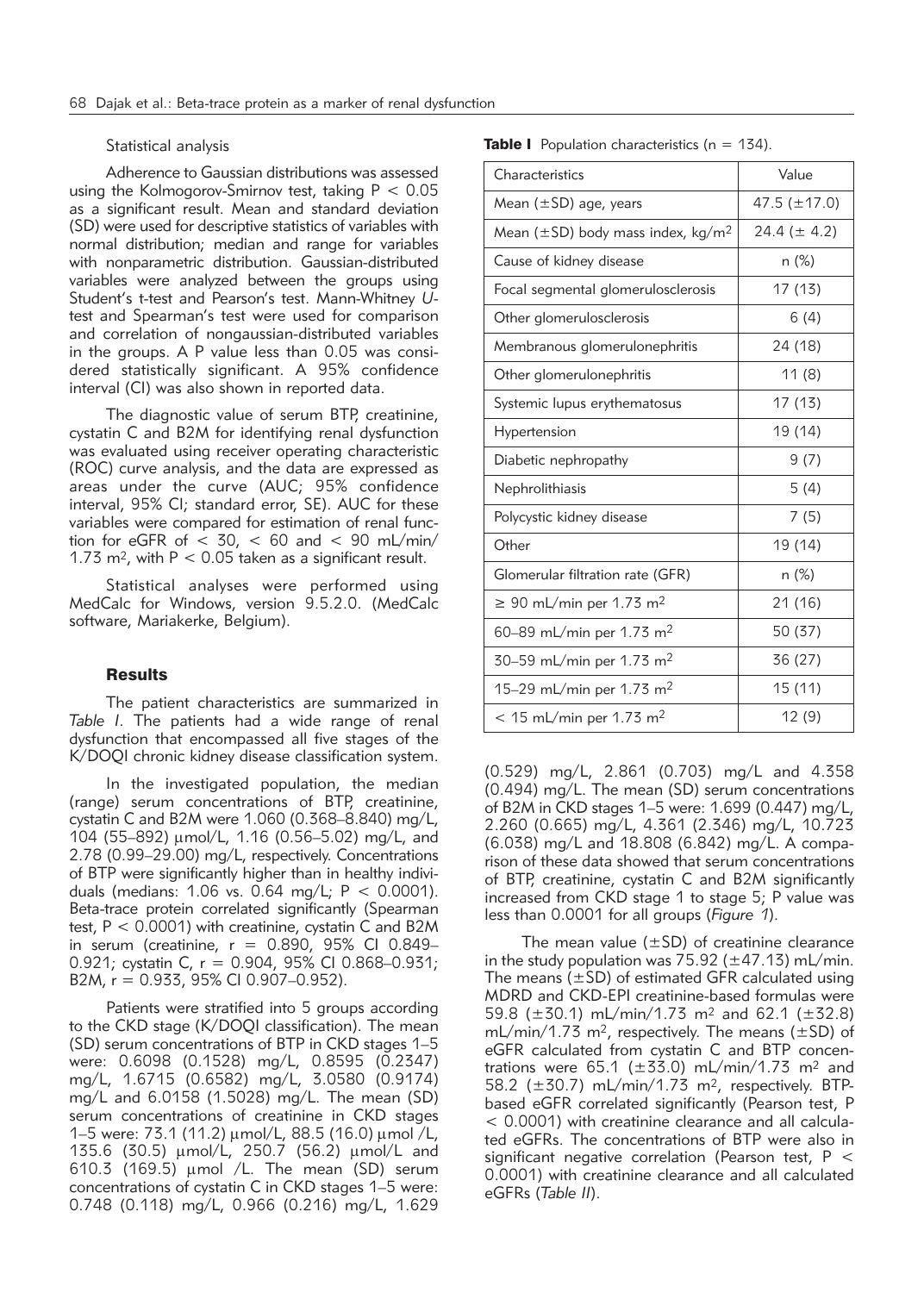

Figure 1. Serum values of beta-trace protein (BTP), creatinine, cystatin C and  $\beta_2$ -microglobulin (B2M) in groups of patients stratified according to the Chronic Kidney Disease (CKD) stage. Data are presented as box-plots, showing the 10th, 25th, 50th, 75th and 90th percentiles.

|                                                              |  |  |  | Table II Correlation between beta-trace protein (BTP) and BTP-based estimated glomerular filtration rate (eGFR), and     |  |  |
|--------------------------------------------------------------|--|--|--|--------------------------------------------------------------------------------------------------------------------------|--|--|
|                                                              |  |  |  | creatinine clearance, creatinine-based eGFRs (MDRD and CKD-EPI) and cystatin C-based eGFR (Pearson test, $P < 0.0001$ ). |  |  |
| Data are presented as the correlation coefficients (95% CI). |  |  |  |                                                                                                                          |  |  |

|                       | <b>BTP</b>                        | BTP-based eGFR         |  |  |  |
|-----------------------|-----------------------------------|------------------------|--|--|--|
| Creatinine clearance  | $-0.673$ ( $-0.756$ to $-0.568$ ) | $0.818(0.752 - 0.867)$ |  |  |  |
| <b>MDRD eGFR</b>      | $-0.793$ ( $-0.848$ to $-0.720$ ) | $0.928(0.901 - 0.949)$ |  |  |  |
| <b>CKD-EPI eGFR</b>   | $-0.785$ ( $-0.842$ to $-0.709$ ) | $0.926(0.898 - 0.947)$ |  |  |  |
| Cystatin C-based eGFR | $-0.756$ ( $-0.821$ to $-0.673$ ) | $0.902(0.865 - 0.929)$ |  |  |  |
| BTP-based eGFR        | $-0.785$ ( $-0.842$ to $-0.709$ ) |                        |  |  |  |

MDRD – Modification of Diet in Renal Disease study formula

CKD-EPI – Chronic Kidney Disease Epidemiology Collaboration formula

In order to determine the diagnostic accuracy of BTP and other analytes for the detection of renal impairment, various ROC plots were calculated, with GFR limits at 90, 60 and 30 mL/min/1.73 m2, which correspond to the borders of CKD stages. CKD stages were combined, because of a small number of patients in the stages. The data from ROC analyses are presented in *Table III*. The areas under the curves (AUCs) were not significantly different (*Figure 2*).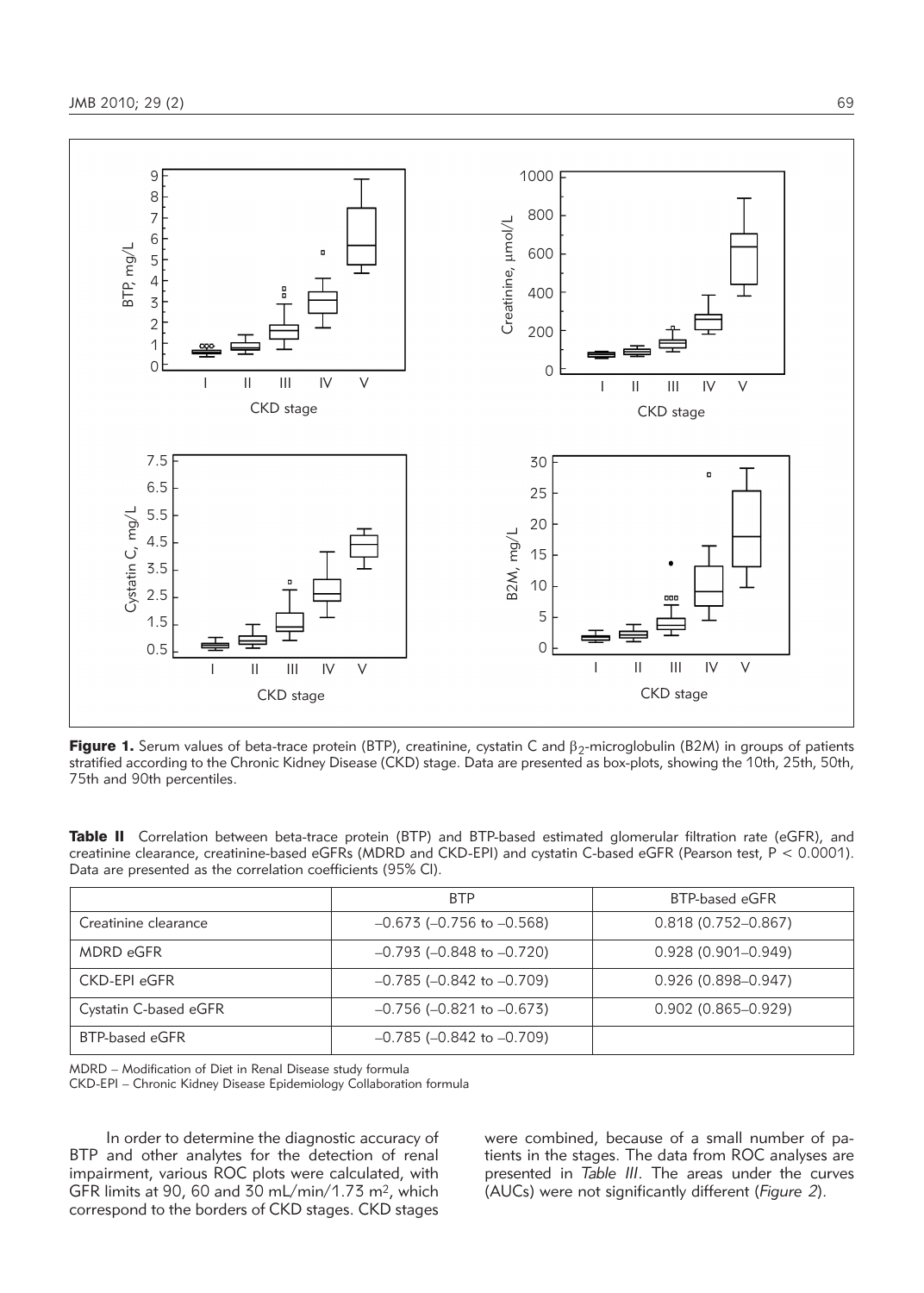| ROC analysis parameters   |            |                                  |                             |              |             |              |  |  |  |
|---------------------------|------------|----------------------------------|-----------------------------|--------------|-------------|--------------|--|--|--|
| eGFR                      | <b>AUC</b> | <b>SE</b>                        | 95% CI                      | Sensitivity  | Specificity | Cutoff value |  |  |  |
| <b>BETA-TRACE PROTEIN</b> |            |                                  |                             |              |             |              |  |  |  |
| < 90                      | 0.917      | 0.0249                           | 92.9<br>76.2<br>0.856-0.957 |              |             | $0.65$ mg/L  |  |  |  |
| < 60                      | 0.964      | 0.0170                           | $0.917 - 0.989$<br>84.1     |              | 97.2        | 1.27 mg/L    |  |  |  |
| < 30                      | 0.983      | 0.0179                           | 0.943-0.997<br>96.3         |              | 92.5        | 1.88 mg/L    |  |  |  |
| <b>CREATININE</b>         |            |                                  |                             |              |             |              |  |  |  |
| < 90                      | 0.895      | 0.0288                           | 0.831-0.941<br>73.5         |              | 100.0       | 91 µmol/L    |  |  |  |
| < 60                      | 0.970      | 0.0155                           | $0.926 - 992$               | 84.1         | 98.6        | 116 µmol/L   |  |  |  |
| < 30                      | 0.996      | 0.0088<br>$0.965 - 998$<br>100.0 |                             | 96.3         | 170 μmg/L   |              |  |  |  |
|                           |            |                                  | <b>CYSTATIN C</b>           |              |             |              |  |  |  |
| < 90                      | 0.919      | 0.0244                           | 0.859-0.933                 | 77.9<br>95.2 |             | $0.85$ mg/L  |  |  |  |
| < 60                      | 0.967      | 0.0164                           | $0.902 - 0.982$             | 88.9         | 87.3        | $1.13$ mg/L  |  |  |  |
| < 30                      | 0.985      | 0.0166                           | $0.942 - 0.997$             | 96.3         | 94.4        | $2.06$ mg/L  |  |  |  |
| BETA-2-MICROGLOBULIN      |            |                                  |                             |              |             |              |  |  |  |
| < 90                      | 0.884      | 0.0308                           | 0.818-0.933                 | 77.9         | 95.2        | 2.13 mg/L    |  |  |  |
| < 60                      | 0.953      | 0.0196                           | 0.902-0.982                 | 88.9<br>87.3 |             | 2.82 mg/L    |  |  |  |
| < 30                      | 0.982      | 0.0183                           | 0.942-0.997                 | 96.3         | 94.4        | 5.48 mg/L    |  |  |  |

Table III ROC analyses data at GFR limits of 90, 60 and 30 mL/min/1.73 m<sup>2</sup> for beta-trace protein, creatinine, cystatin C and  $\beta_2$ -microglobulin in serum of patients with CKD (cutoff values represent optimum concentrations at different GFR limits).

# **Discussion**

Markedly increased serum levels of beta-trace protein have been reported in patients with various renal diseases (12, 13). In this study, the median BTP concentrations were: 0.64 (0.37–0.83) mg/L and 1.06 (0.37-0.8) in healthy individuals and  $\textsf{CKD}$  patients, respectively. The reference interval of 0.40–0.74 mg/L was found in adults, using the same assay (14).

Serum creatinine is a crude marker of GFR; major limitations to its use to estimate GFR are interaction with age, sex, muscle mass, exercise, certain drugs, and nutritional status, and insensitivity in detection of early stages of CKD (15). Several studies have suggested that serum cystatin C is superior to creatinine for the estimation of GFR, whereas others have questioned this (16–18). Cystatin C is particularly well suited to detect early renal function impairment (19). Cystatin C started to increase as GFR fell below about 80 mL/min/ 1.73 m2 compared with about 40 mL/min/1.73 m2 for serum creatinine (9). However, the glucocorticoid administration and thyroid disorders have been described as nonrenal factors influencing serum cystatin C concentrations (20, 21). B2M has been advocated as a better predictor of GFR, but its serum concentrations can increase as an acute-phase reactant in disorders such as lupus nephritis (22).

We found that elevated BTP concentrations in the serum of patients with CKD highly significantly correlated with the concentrations of creatinine, cystatin C and B2M; correlation coefficients were from 0.890 to 0.933. Similar correlation was reported (14) between BTP and creatinine ( $r = 0.86$ ) and BTP and cystatin C ( $r = 0.80$ ). Serum levels of BTP, similar to levels of other renal markers, were highly associated with renal impairment in CKD stage; its concentrations significantly increased from stage 1 to 5 (*Figure 1*). Investigations showed that BTP and cystatin C had significantly greater proportional increase at all GFR stages and they detected a diminished GFR earlier than creatinine (14, 23). It was reported that BTP, like cystatin C, is independent of age and gender (23, 24). However, nonrenal factors influencing cystatin C and B2M levels, such as corticosteroid therapy, also influence BTP levels (25–27). BTP concentrations may be increased in the cerebrospinal fluid of patients with various neurological conditions (2). The effects of other pathological conditions on the serum BTP have not been well established.

Measurement of clearance of exogenous filtration markers, such as inulin, is the most accurate method for GFR determination. The measurement of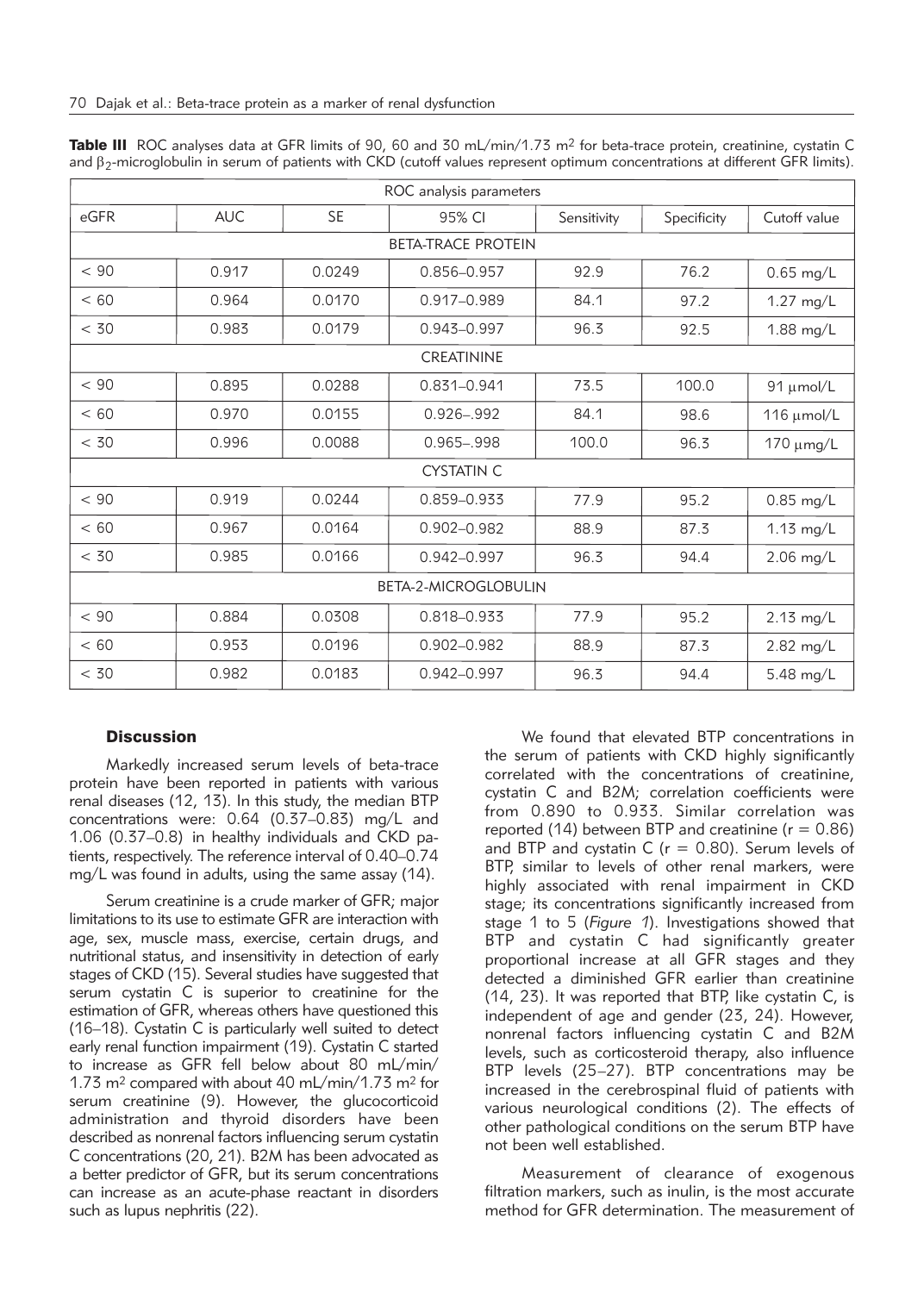

Figure 2. ROC analysis plots at GFR limits of 90, 60 and  $30$  mL/min/1.73 m<sup>2</sup> for beta-trace protein (BTP), creatinine (CRE), cystatin C (CYSC) and  $\beta_2$ -microglobulin (B2M) in the serum of patients with CKD. The areas under the curves (AUCs) were not significantly different ( $P > 0.05$ ).

creatinine clearance may be useful for the clinical conditions, other than kidney disease, that affect GFR, but it remains inaccurate because of collection errors and changes in creatinine excretion (27). Various creatinine-based formulas have been developed in an attempt to improve the estimation of GFR from serum creatinine, and the MDRD formula is the current recommendation. Recently, it has been reported that the CKD-EPI formula performed better than the MDRD formula, especially at higher GFR, with less bias, improved precision and greater accuracy (5).

In this study, GFR was estimated using one of the BTP-based formulas proposed by White et al. (4). These authors reported that this formula had low bias, good precision and accuracy, with 42% within 10% of the measured GFR (by technetium-diethylenetriamine pentaacetic acid clearance). The bias was lower and the accuracy was higher than for the MDRD formula. Another investigation showed that the performance of these formulas is comparable to that of the reexpressed MDRD formula in kidney transplant recipient patients (29). In this study, the BTP concentrations, as well as eGFRs calculated from White's formula, significantly correlated with creatinine clearance and eGFRs calculated from the MDRD formula, CKD-EPI formula and cystatin Cbased formula. The highest correlation coefficients were obtained with eGFRs from creatinine-based formulas, and the lowest with creatinine clearance (the coefficients were from 0.928 to 0.673). Similar significant correlations between GFR, estimated by an

In order to determine the diagnostic accuracy of BTP and other renal markers for the detection of reduced renal function in CKD stages, ROC analysis was done. Beta-trace protein showed almost the same diagnostic value as other renal markers for eGFRs of < 30,  $< 60$  and  $< 90$  mL/min/1.73 m<sup>2</sup> (*Table III*). The areas under the ROC curves for BTP for these eGFR limits were from 0.983 to 0.917 and they were not significantly different from AUCs for other renal markers. The sensitivities and specificities of BTP for the optimum cutoff values (0.65 mg/L, 1.27 mg/L, 1.88 mg/L) at these eGFR limits were also very similar to the sensitivities and specificities of other markers. The highest sensitivity for BTP (96.3%) was for detecting a GFR of 30 mL/min/1.73 m<sup>2</sup> with serum BTP of 1.88 mg/L. The highest specificity for BTP (97.2%) was for detecting a GFR of 60 mL/min/1.73 m2 with serum BTP of 1.27 mg/L. The limitation of this analysis was that GFR values from the MDRD formula were used for establishing the CKD stage instead of directly measured GFR values. In published data, where GFR was determined by measuring the exogenous filtration marker clearance, serum BTP and cystatin C had higher diagnostic accuracy than serum creatinine for the identification of reduced GFR values in adults and children (3, 23, 24, 30).

exogenous filtration marker clearance, and the reciprocal concentrations of BTP were reported (3,

14).

Therefore, the results of our study support other reported data that BTP may be a useful and reliable marker of renal dysfunction and may have a place beside serum cystatin C and creatinine as an alternative endogenous GFR marker in patients with chronic kidney disease.

*Acknowledgements:* This study was conducted as part of the project No. 145010B financially supported by the Ministry of Science, Technology and Development of the Republic of Serbia.